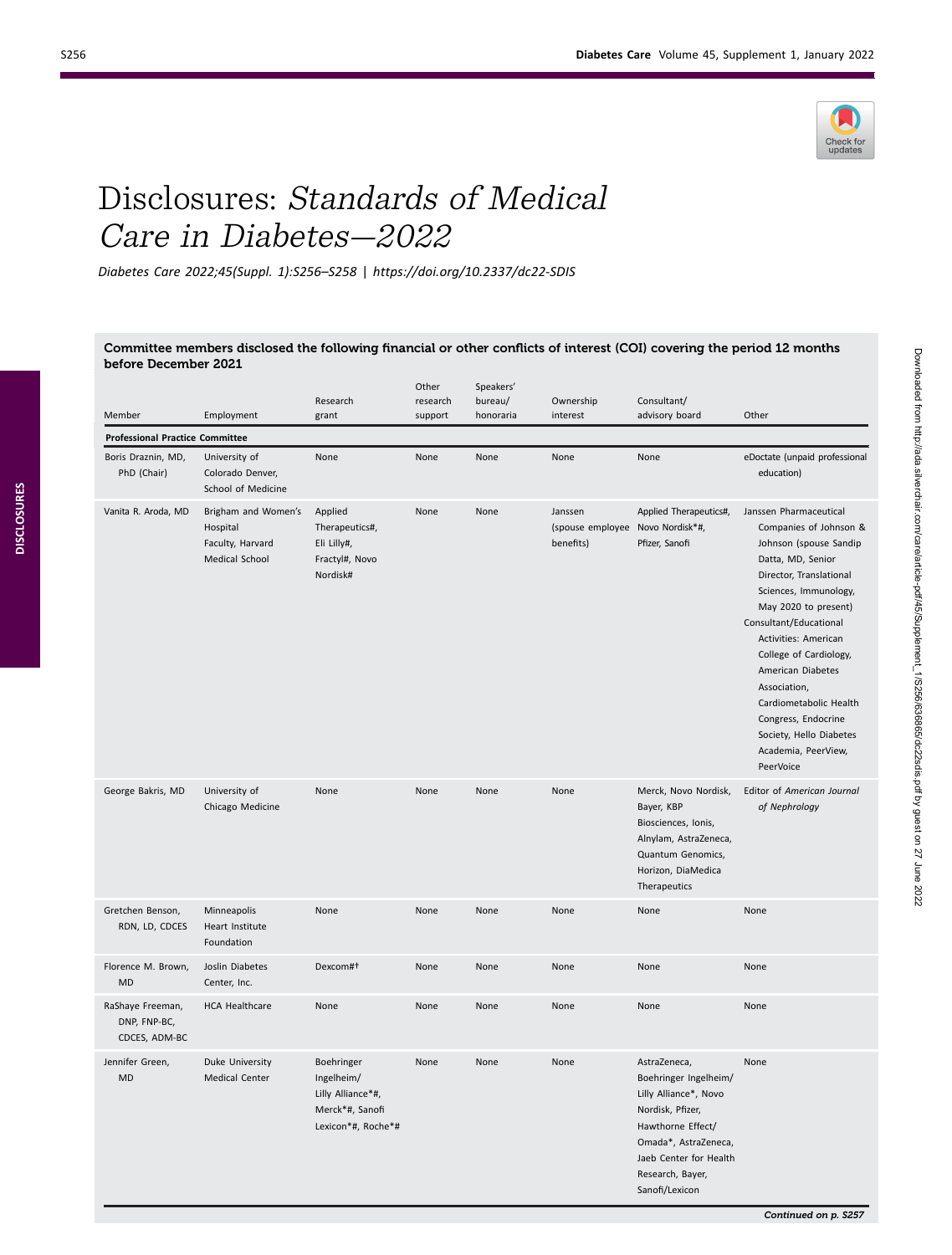| Member                                                                                                                        | Employment                                                                                         | Research<br>grant                                                      | Other<br>research<br>support | Speakers'<br>bureau/<br>honoraria                                                      | Ownership<br>interest                      | Consultant/<br>advisory board                                                                                                                                                                                                       | Other                                                                                                                                                                       |  |
|-------------------------------------------------------------------------------------------------------------------------------|----------------------------------------------------------------------------------------------------|------------------------------------------------------------------------|------------------------------|----------------------------------------------------------------------------------------|--------------------------------------------|-------------------------------------------------------------------------------------------------------------------------------------------------------------------------------------------------------------------------------------|-----------------------------------------------------------------------------------------------------------------------------------------------------------------------------|--|
| Elbert Huang, MD,<br>MPH, FACP                                                                                                | University of<br>Chicago                                                                           | None                                                                   | None                         | None                                                                                   | AbbVie*<br>(stockholder)                   | Twin health, Inc.                                                                                                                                                                                                                   | Medical Research Analytics<br>and Informatics<br>Alliance-BOD<br>International Geriatric<br>Diabetes Society-BOD                                                            |  |
| Diana Isaacs,<br>PharmD, BCPS,<br>BC-ADM, CDCES                                                                               | Cleveland Clinic                                                                                   | None                                                                   | None                         | Abbott, Dexcom, None<br>Medtronic, Novo<br>Nordisk, Xeris<br>Pharmaceuticals,<br>Bayer |                                            | Insulet, LifeScan,<br>Sanofi, Lilly,<br><b>DiabetesWise</b>                                                                                                                                                                         | None                                                                                                                                                                        |  |
| Scott Kahan, MD,<br><b>MPH</b>                                                                                                | George Washington<br>University, Milken<br>Institute<br>National Center for<br>Weight and Wellness | None                                                                   | None                         | None                                                                                   | None                                       | Vivus, Gelesis, Pfizer,<br>Lilly                                                                                                                                                                                                    | (All without compensation)<br>The Obesity Society-BOD<br>Obesity Action Coalition-<br><b>BOD</b><br>Endocrine Society-<br>Advocacy and Public<br>Outreach Core<br>Committee |  |
| Jose Leon, MD, MPH                                                                                                            | National Center for<br>Health in Public<br>Housing                                                 | None                                                                   | None                         | None                                                                                   | None                                       | None                                                                                                                                                                                                                                | None                                                                                                                                                                        |  |
| Sarah K. Lyons, MD                                                                                                            | Baylor College of<br>Medicine/Texas<br>Children's Hospital                                         | None                                                                   | None                         | None                                                                                   | Eli Lilly (parent<br>stockholder)+         | None                                                                                                                                                                                                                                | Unpaid Board Member on<br>Epic's Pediatric<br><b>Endocrinology Steering</b><br>Board                                                                                        |  |
| Anne L. Peters, MD                                                                                                            | Keck School of<br>Medicine of USC                                                                  | Dexcom#, Insulet#,<br>Donates devices<br>from Abbott<br>Diabetes Care# | None                         | None                                                                                   | Stock options:<br>Omada Health,<br>Teladoc | Abbott Diabetes Care,<br>Eli Lilly, Medscape*,<br>Novo Nordisk, Zealand,<br>Vertex, AstraZeneca                                                                                                                                     | Special government<br>employee for U.S. Food<br>and Drug Administration                                                                                                     |  |
| Priya Prahalad,<br>MD, PhD                                                                                                    | Stanford Hospital and<br>Clinics<br>Lucile Packard<br>Children's Hospital                          | None                                                                   | None                         | None                                                                                   | None                                       | None                                                                                                                                                                                                                                | Unpaid Board Member on<br>Epic's Pediatric<br><b>Endocrinology Steering</b><br>Board                                                                                        |  |
| Jane E.B. Reusch,<br><b>MD</b>                                                                                                | University of Colorado                                                                             | None                                                                   | None                         | None                                                                                   | None                                       | Medtronic#                                                                                                                                                                                                                          | None                                                                                                                                                                        |  |
| Deborah Young-<br>Hyman, PhD,<br><b>CDCES</b>                                                                                 | Behavioral Health &<br>Social Science Research,<br>National Institutes of<br>Health                | None                                                                   | None                         | None                                                                                   | None                                       | None                                                                                                                                                                                                                                | None                                                                                                                                                                        |  |
| American College of Cardiology Designated Representatives and Staff (Section 10 "Cardiovascular Disease and Risk Management") |                                                                                                    |                                                                        |                              |                                                                                        |                                            |                                                                                                                                                                                                                                     |                                                                                                                                                                             |  |
| Sandeep Das, MD,<br>MPH, FACC                                                                                                 | University of Texas<br>Southwestern Medical<br>Center                                              | None                                                                   | None                         | Circulation<br>(Associate Editor)                                                      | None                                       | None                                                                                                                                                                                                                                | None                                                                                                                                                                        |  |
| Mikhail Kosiborod,<br>MD, FACC                                                                                                | Saint Luke's Mid<br>America Heart<br>Institute                                                     | AstraZeneca#,<br>Boehringer<br>Ingelheim#                              | AstraZeneca# None            |                                                                                        | None                                       | Amgen*, Applied<br>Therapeutics#,<br>AstraZeneca*#, Bayer*,<br>Boehringer Ingelheim*,<br>Eli Lilly, Janssen#*,<br>Merck (Diabetes &<br>Cardiovascular)*,<br>Novo Nordisk*#,<br>Sanofi*, Vifor<br>Pharma*#, Esperion<br>Therapeutics | None<br>Continued on p. S258                                                                                                                                                |  |